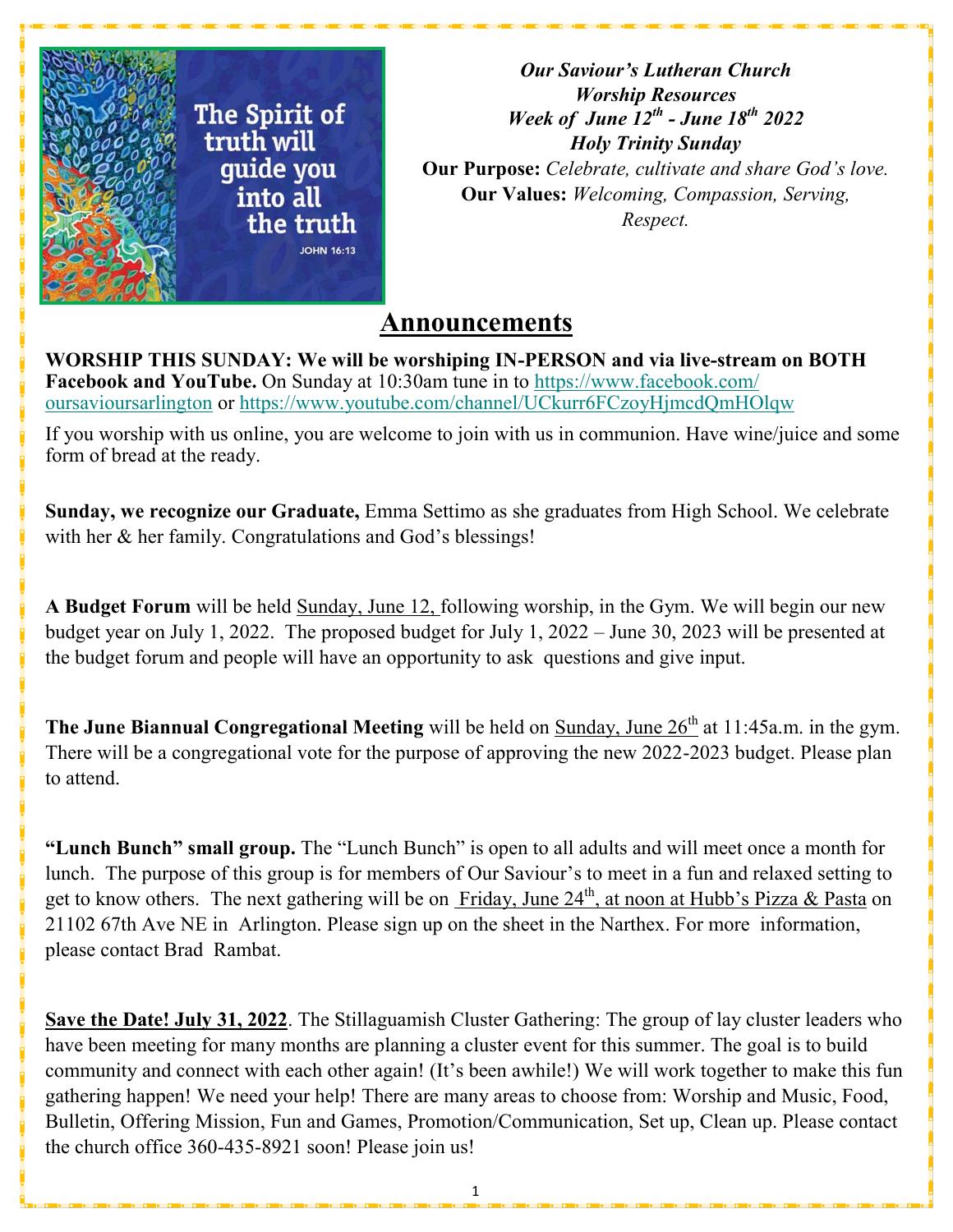## **Announcements**

**Mission Circle School Kits.** We are in need of donations of school supplies to fill 50 backpack school kits to send to Lutheran World Relief for children who are living in poverty: 70-sheet spiral notebook, Blue or black pens (no red or gel), Pencil sharpeners, 16 count boxes of crayons, Rulers, Safety scissors (Blunt), #2 pencils-unsharpened.

There is a box marked "School Kit Supplies" in the entryway where you can place any items. Monetary donations are also welcome. Please make checks payable to "Our Saviour's Mission Circle" and on the memo line designate "Backpack School Kits." For any questions, please contact the church office 360-435-8921.

**Baby Care Kits**-Are you a yard sale shopper? Please consider purchasing gently used items for the Baby Care Kits. Receiving blankets, swaddling blankets, night gowns, sleepers, jackets or sweaters with a hood, hats, t-shirts, Onesies, sizes 6-24 months. If you have questions, please call the church office 360-435- 8921.

**Outreach To The Vulnerable Team:** How can we help with those who need shelter, warmth and food? By providing food items such as canned meat, peanut butter, energy bars, or other non-perishable items that take little or no preparation. You can drop off these items at church from 9am to 2pm Monday to Thursday and I will take them to the Arlington Community Resource Center. For questions or more suggestions on how you can help please call the church office 360-435-8921. Thank you.

**North Snohomish County Outreach (NSCO) Laundry Project**: OSLC will provide "Grab and Go" meals for the Laundry Project on June 14<sup>th</sup>. Beth & Greg Husted, Sherry Buller, Sharon Billdt, and Geri Elefson will prepare the meals. The Laundry Project continues to support many people in our community. It allows each participant to wash and dry one large load of laundry with out cost. Access to other social services are also available at each location. The North Snohomish County Outreach is thankful for the dedicated OSLC volunteers who participate each month. The bin for personal hygiene items will remain in the church narthex for your continued support.

**Preschool Openings:** There is space available for the upcoming school year in both the 2 and 3 day classes. Registration forms are available in the entry way. For more information contact Jennifer Ess at [preschool@arlingtonwachurch.org.](mailto:preschool@arlingtonwachurch.org)

2 **Our Saviour's Childcare Center** is looking to hire a lead teacher. M-F, full time position. Experience preferred but willing to train. Qualifications: At least 18 years of age, high school diploma or GED, current DCYF background check, initial 30 hrs. STARS Training, First Aid/CPR, Food Handlers Card, negative TB test (or willing to obtain, initial trainings will be paid for by the Center). We offer 50% off childcare tuition for employees. If interested, please email us your resume, along with a phone number to contact you or contact Bev at (360) 435-8922.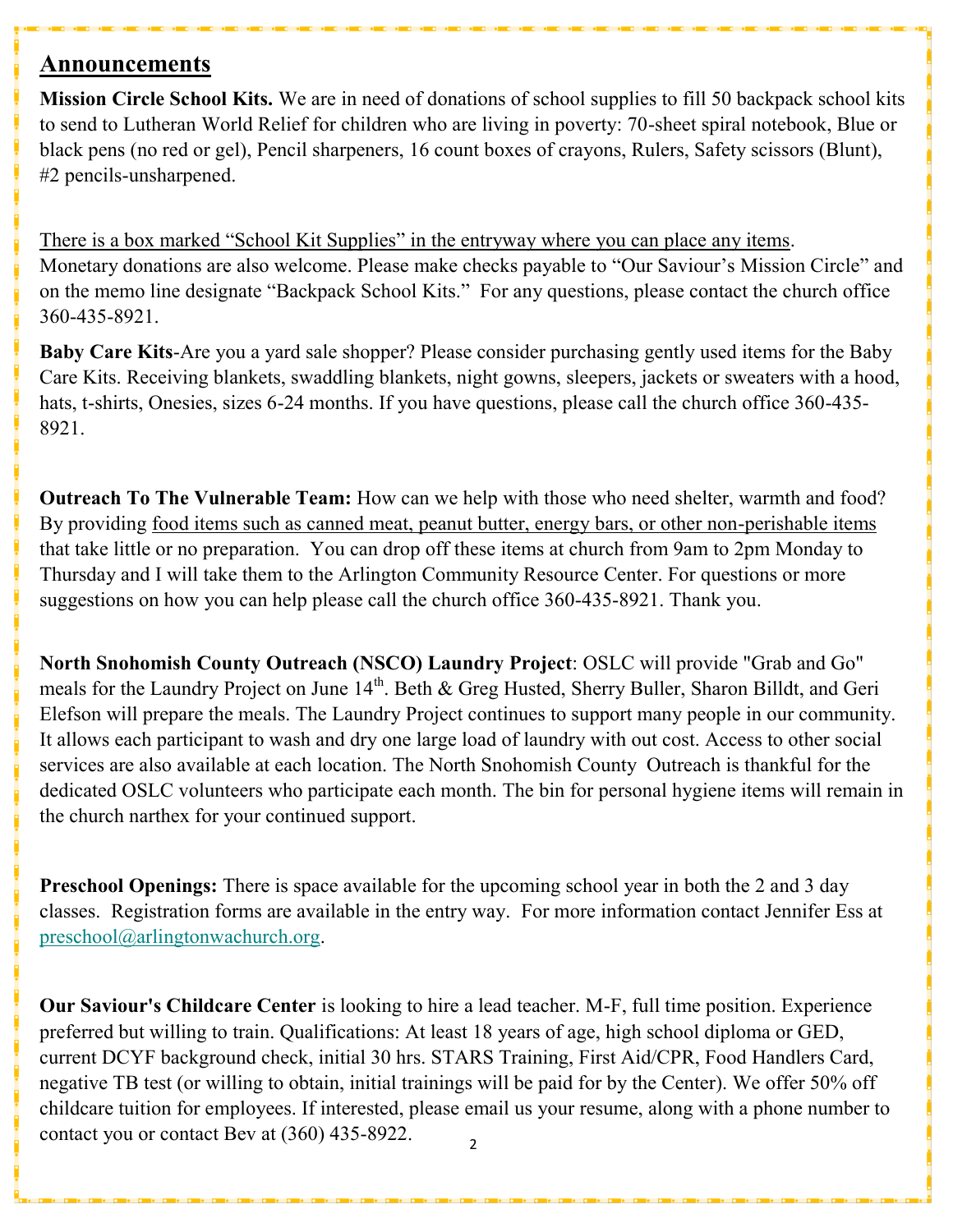## **Holy Trinity Sunday**

**About worship today** – **About worship today** – **About worship today** – the worship service is projected on the video screens. If you'd like to use the worship book the songs are found in the latter part of the Red Worship book.

**Prelude**

**Welcome** 

## **Confession and Forgiveness**

Pastor: Let us confess our sin in the presence of God and of one another.

*Silence is kept for reflection.*

Pastor: Most merciful God,

**All: we confess that we are captive to sin and cannot free ourselves. We have sinned against you in thought, word, and deed, by what we have done and by what we have left undone. We have not loved you with our whole heart; we have not loved our neighbors as ourselves. For the sake of your Son, Jesus Christ, have mercy on us. Forgive us, renew us, and lead us, so that we may delight in your will and walk in your ways, to the glory of your holy name. Amen.**

Pastor: In the mercy of almighty God, Jesus Christ was given to die for us, and for his sake God forgives us all our sins. As a called and ordained minister of the church of Christ, and by his authority, I therefore declare to you the entire forgiveness of all your sins, in the name of the Father, and of the Son, and of the Holy Spirit. **Amen.**

**Gathering Song** *Holy God, We Praise Your Name* **ELW 414** 

**Greeting** Page 147

**Kyrie** Page 14**7** 

**Choir Anthem** "Our Song Shall Rise to Thee"

**Prayer of the Day** 

**God of heaven and earth, before the foundation of the universe and the beginning of time you are the triune God: Author of creation, eternal Word of salvation, life-giving Spirit of wisdom. Guide us to all truth by your Spirit, that we may proclaim all that Christ has revealed and rejoice in the glory he shares with us. Glory and praise to you, Father, Son, and Holy Spirit, now and forever. Amen.**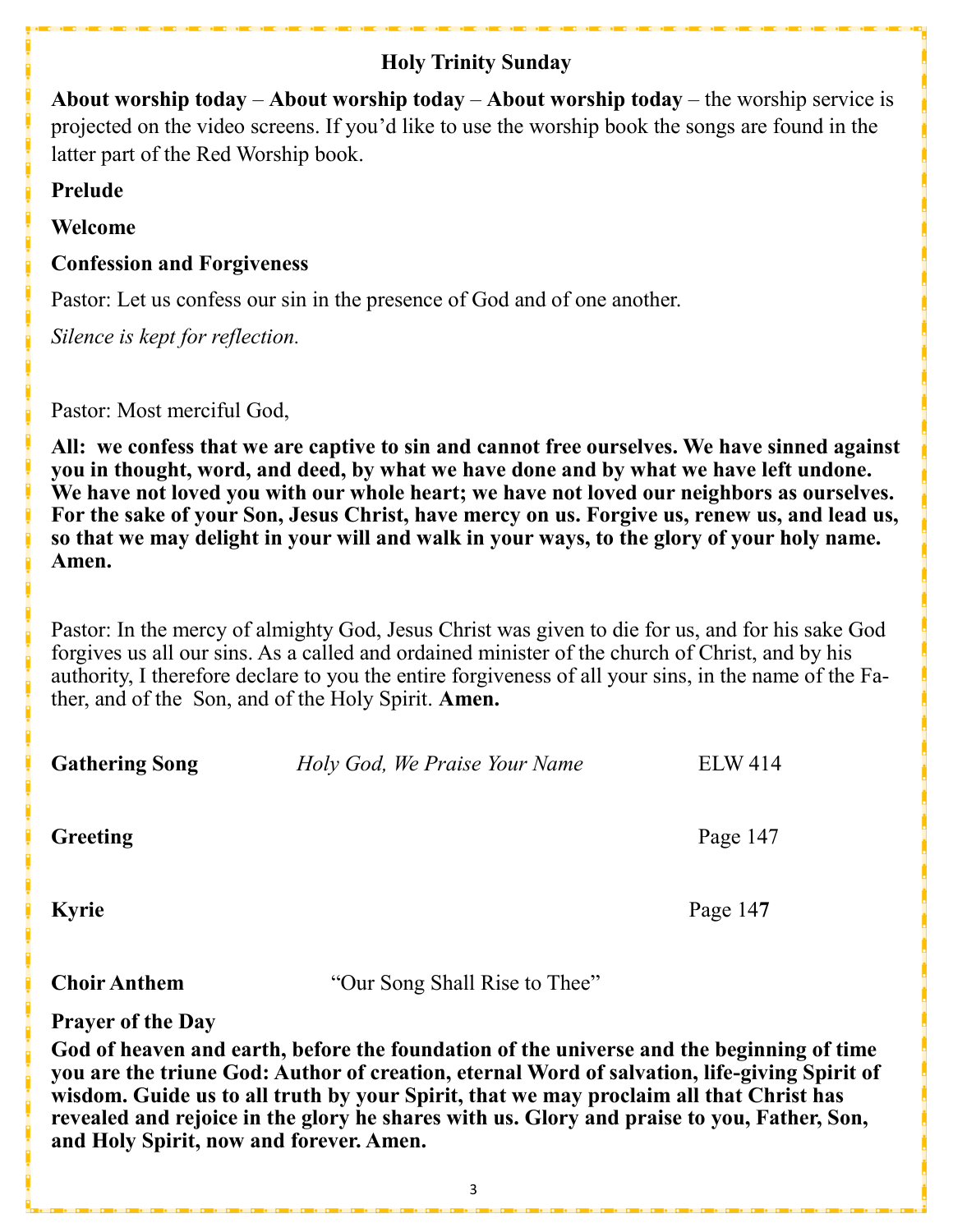#### **First Reading: Proverbs 8:1-4, 22-31**

*In the Bible, wisdom is portrayed in terms sometimes human and sometimes divine. Often, wisdom is personified as feminine. In this passage, Woman Wisdom is depicted not only as the first creation of God, but also as God's helper, rejoicing in God's creation, especially in human beings.*

 $1$ Does not wisdom call. and does not understanding raise her voice?  $2$ On the heights, beside the way, at the crossroads she takes her stand;  $3$ beside the gates in front of the town, at the entrance of the portals she cries out: <sup>4</sup>"To you, O people, I call, and my cry is to all that live. <sup>22</sup>The LORD created me at the beginning of his work, the first of his acts of long ago.  $^{23}$ Ages ago I was set up, at the first, before the beginning of the earth. <sup>24</sup>When there were no depths I was brought forth, when there were no springs abounding with water. <sup>25</sup>Before the mountains had been shaped, before the hills, I was brought forth—  $^{26}$ when he had not yet made earth and fields, or the world's first bits of soil. <sup>27</sup>When he established the heavens, I was there, when he drew a circle on the face of the deep,  $28$ when he made firm the skies above, when he established the fountains of the deep,

 $^{29}$ when he assigned to the sea its limit,

 so that the waters might not transgress his command, when he marked out the foundations of the earth,

 $30$ <sup>0</sup>then I was beside him, like a master worker; and I was daily his delight,

rejoicing before him always,

<sup>31</sup>rejoicing in his inhabited world and delighting in the human race."

Portions of this liturgy are from Sundays and Seasons.com. Copyright 2016 Augsburg Fortress. All rights reserved.

Reprinted by permission under Augsburg Fortress Liturgies Annual License #23358, Music License: One License A-706884

4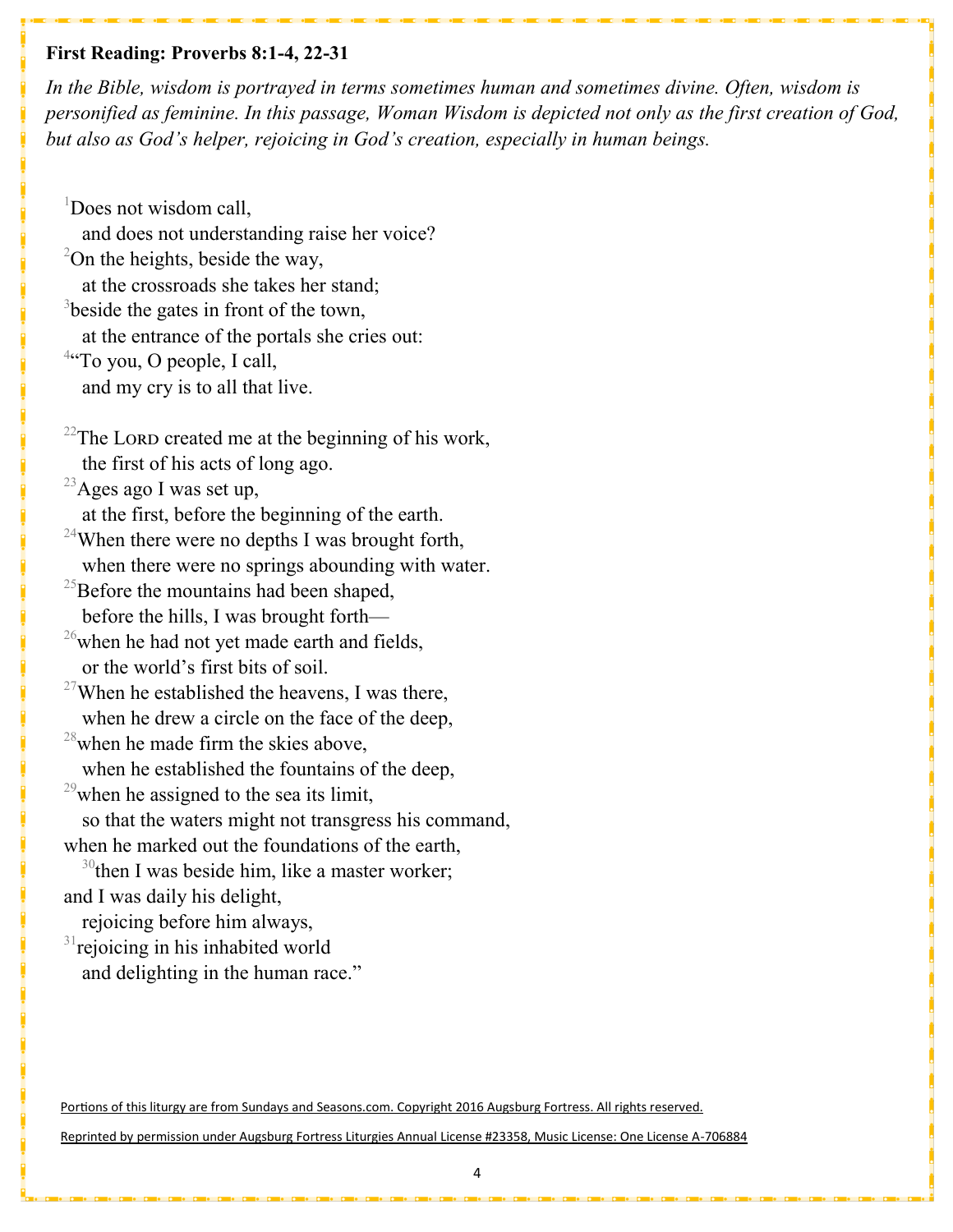#### **Second Reading: Romans 5:1-5**

*Paul describes the life of faith with reference to God, Jesus, and the Holy Spirit. Even now, we have peace with God through Jesus, and our hope for the future is grounded in the love of God that we experience through Christ's Holy Spirit.*

<sup>1</sup>Therefore, since we are justified by faith, we have peace with God through our Lord Jesus Christ,  $2$ <sup>2</sup>through whom we have obtained access to this grace in which we stand; and we boast in our hope of sharing the glory of God.  $3$ And not only that, but we also boast in our sufferings, knowing that suffering produces endurance, <sup>4</sup>and endurance produces character, and character produces hope,  $5$  and hope does not disappoint us, because God's love has been poured into our hearts through the Holy Spirit that has been given to us.

Lector: "The Word of the Lord"

**Response: "Thanks be to God."**

**Gospel Acclamation** "Alleluia" page 151

**Gospel Response: "Glory to you, O Lord."** 

#### **Gospel: John 16:12-15**

*Jesus' ongoing presence with the disciples will be made known through the coming Spirit who will guide them and communicate to them Jesus' will and glory.*

[Jesus said,]  $^{12}$ "I still have many things to say to you, but you cannot bear them now.  $^{13}$ When the Spirit of truth comes, he will guide you into all the truth; for he will not speak on his own, but will speak whatever he hears, and he will declare to you the things that are to come. <sup>14</sup>He will glorify me, because he will take what is mine and declare it to you. <sup>15</sup>All that the Father has is mine. For this reason I said that he will take what is mine and declare it to you."

Pastor: "The Gospel of our Lord"

**Gospel Response: "Praise to you, O Christ"**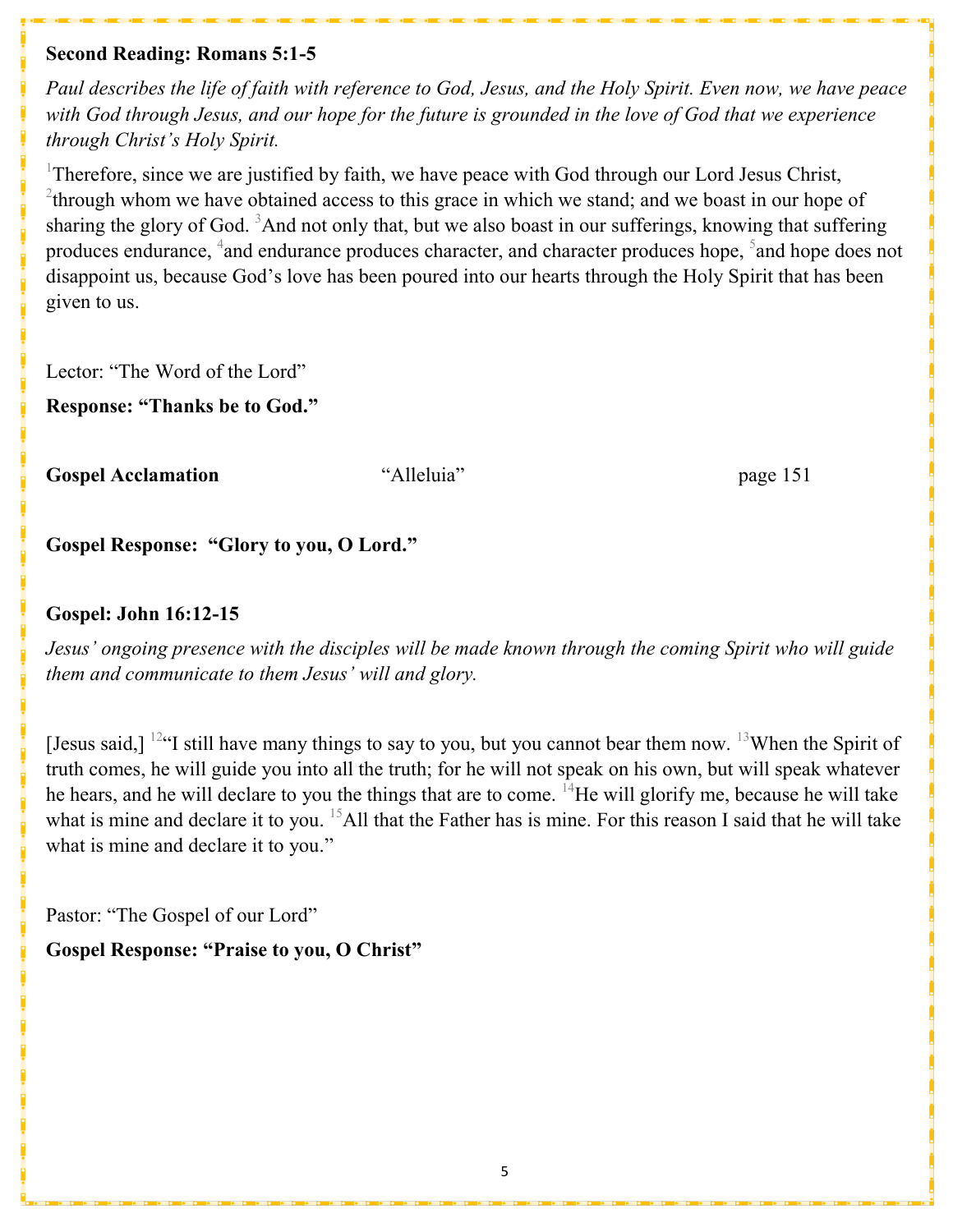## **Children's Message**

#### **Message**

**Nicene Creed**

*We believe in one God, the Father, the Almighty, maker of heaven and earth, of all that is, seen and unseen.*

*We believe in one Lord, Jesus Christ, the only Son of God, eternally begotten of the Father, God from God, Light from Light, true God from true God, begotten, not made, of one Being with the Father; through him all things were made. For us and for our salvation he came down from heaven, was incarnate of the Holy Spirit and the virgin Mary and became truly human. For our sake he was crucified under Pontius Pilate; he suffered death and was buried. On the third day he rose again in accordance with the scriptures; he ascended into heaven and is seated at the right hand of the Father. He will come again in glory to judge the living and the dead, and his kingdom will have no end.*

*We believe in the Holy Spirit, the Lord, the giver of life, who proceeds from the Father and the Son, who with the Father and the Son is worshiped and glorified, who has spoken through the prophets. We believe in one holy catholic and apostolic church. We acknowledge one baptism for the forgiveness of sins. We look for the resurrection of the dead, and the life of the world to come. Amen*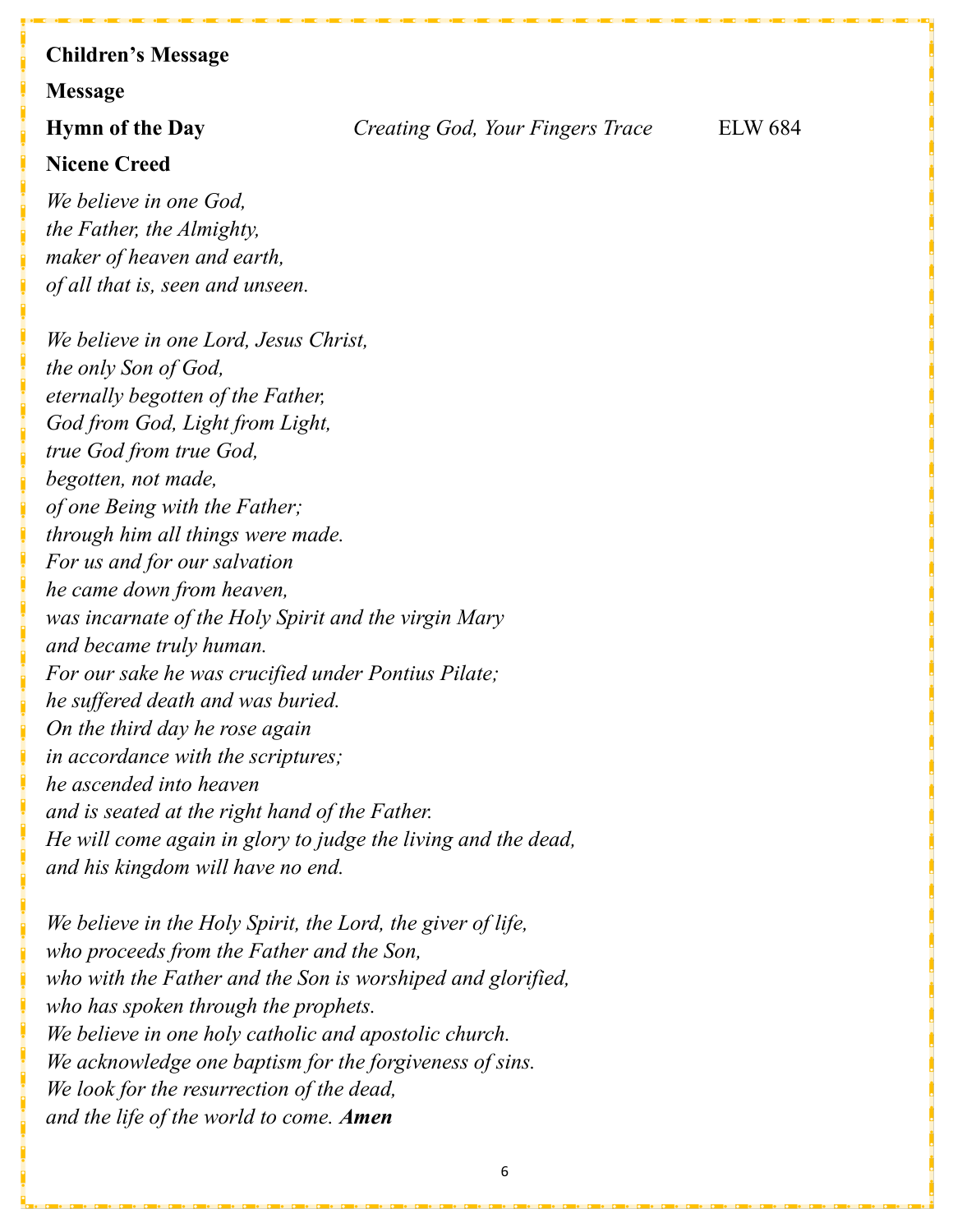## **The Prayers of Intercession**

P: ...God of grace,

**A: hear our prayer.**

## **Prayers of Concern and Thanks**

**God of Resurrection you are our source of life and hope.** We give thanks for your gifts of love and life; inspire us to be your hands and voice in your world; grant us courage to joyfully share your Good News. **We pray for our world, nation, and local communities.** We hold in prayer those who have contracted the COVID-19 virus, and the families of those who have died. We pray for medical workers, care providers, and first responders. We lift up those who feel anxious and worried. We pray for all the worlds' refugees and for peace in Ukraine.

Adult caregivers caring for loved ones

Anna Boortz - Cancer free but continuing her recovery process, please keep in your prayers (Friend of Robin & Steve Barker)

Bill Fox - doing well after heart attack, thank you for your prayers! (father of Amy Williams) Bob Campbell - as he continues on his journey of being able to walk again

Bradán Breon - Praise God! Projected surgeries have gone from 5 down to 1. Cleft palate surgery planned when he is 1 year old. (grandson of Laurie Breon)

Brynn Charlie Grewe -Brynn has received her prosthetic feet/leg and is learning to walk again. Continued prayers for Brynn and her parents. (Ruth Gonzales' nephew's daughter)

Debbie Wold - Continuing to battle kidney and liver cancer - under new treatment protocol. Please continue to keep in your prayers. (friend of Robin Barker)

Diana Breon - health challenges

Douglas Prindle - suffered concussion from skiing accident (son-in-law of Dennis Heaton) Ellen Winter - health challenges

Frank Gonzales - recovered from internal bleeding & shingles, back to waiting for OSHU transplant appointments.

Jessica Knoepfle - Please pray for Jessica and her family. Her cancer is present again and she will start a new chemo regimen (daughter-in-law of Howard & Sharon Knoepfle)

Leslie Faxon - numbers have improved, back to Keytruda only infusions (friend of Ruth Gonzales) Margaret Larson - health challenges

Michael Larson - continuing prayers during chemotherapy for liver cancer (brother-in-law of Susan Maxwell)

Patti Vincent - liver cancer, undergoing more treatment, continued prayers please (Liz & Steve Moore son's mother-in-law)

Those serving in uniform.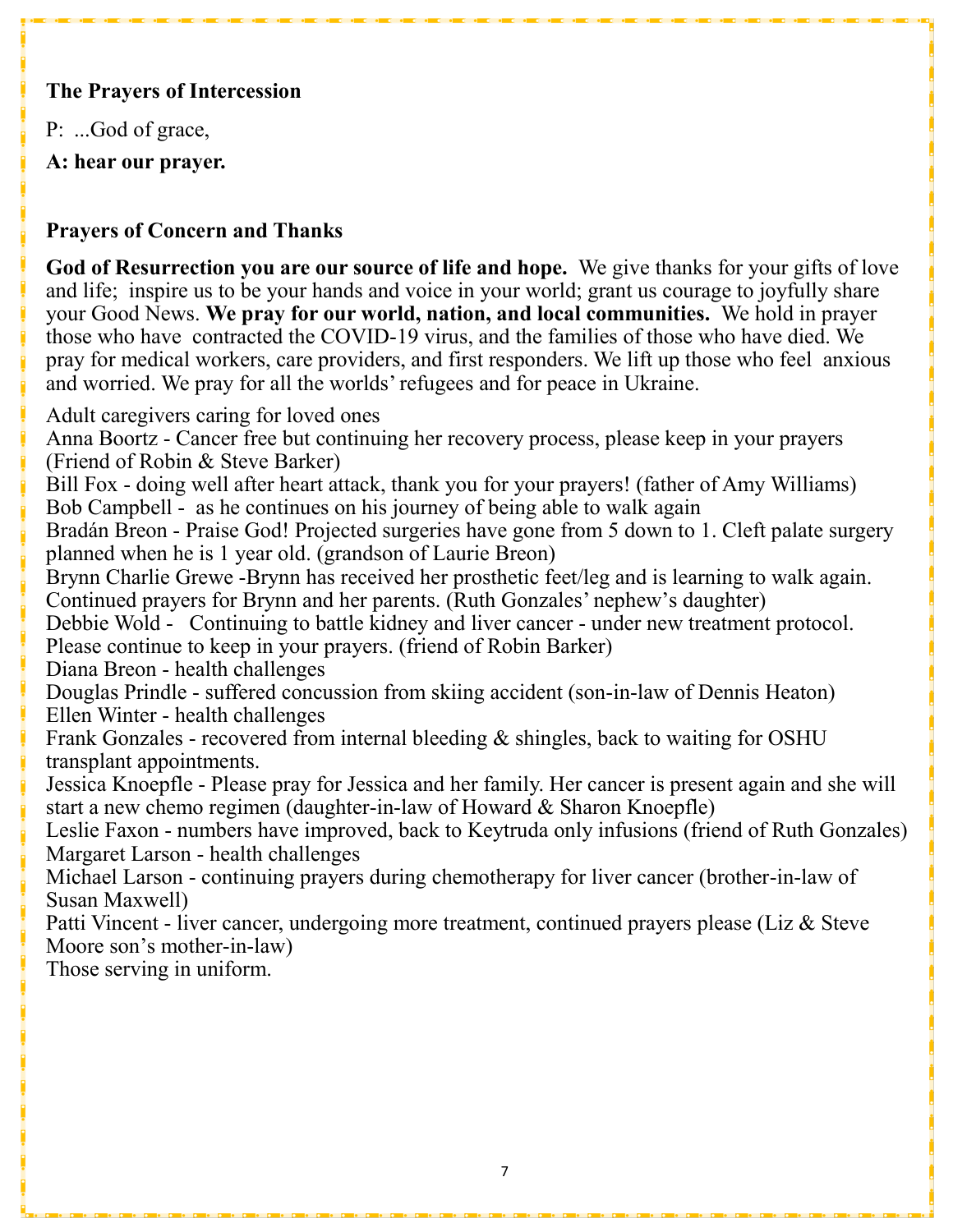**Passing of Peace -** from your seats, we greet those around us by saying, "God's peace be with you."

**Giving of Tithes and Offerings -** *for those who give electronically, thank you for your offering already given.*

#### **Offering Prayer**

## **Great Thanksgiving**  page 152

#### **Words of the Lord's Supper and Lord's Prayer** page 154

#### **Distribution of The Meal**

- All who are baptized, desire renewal in Christ and strength for daily living are invited to the Lord's Supper.
- Infants and young children are invited to come forward with their parents to receive a blessing.
- Wine is in the individual cups and Grape juice is available for those who desire and is located in the center of the serving tray.

**Communion Prayer and Blessing**

**Sending Song** *Come, Join the Dance of Trinity* ELW 412

#### **Postlude**

8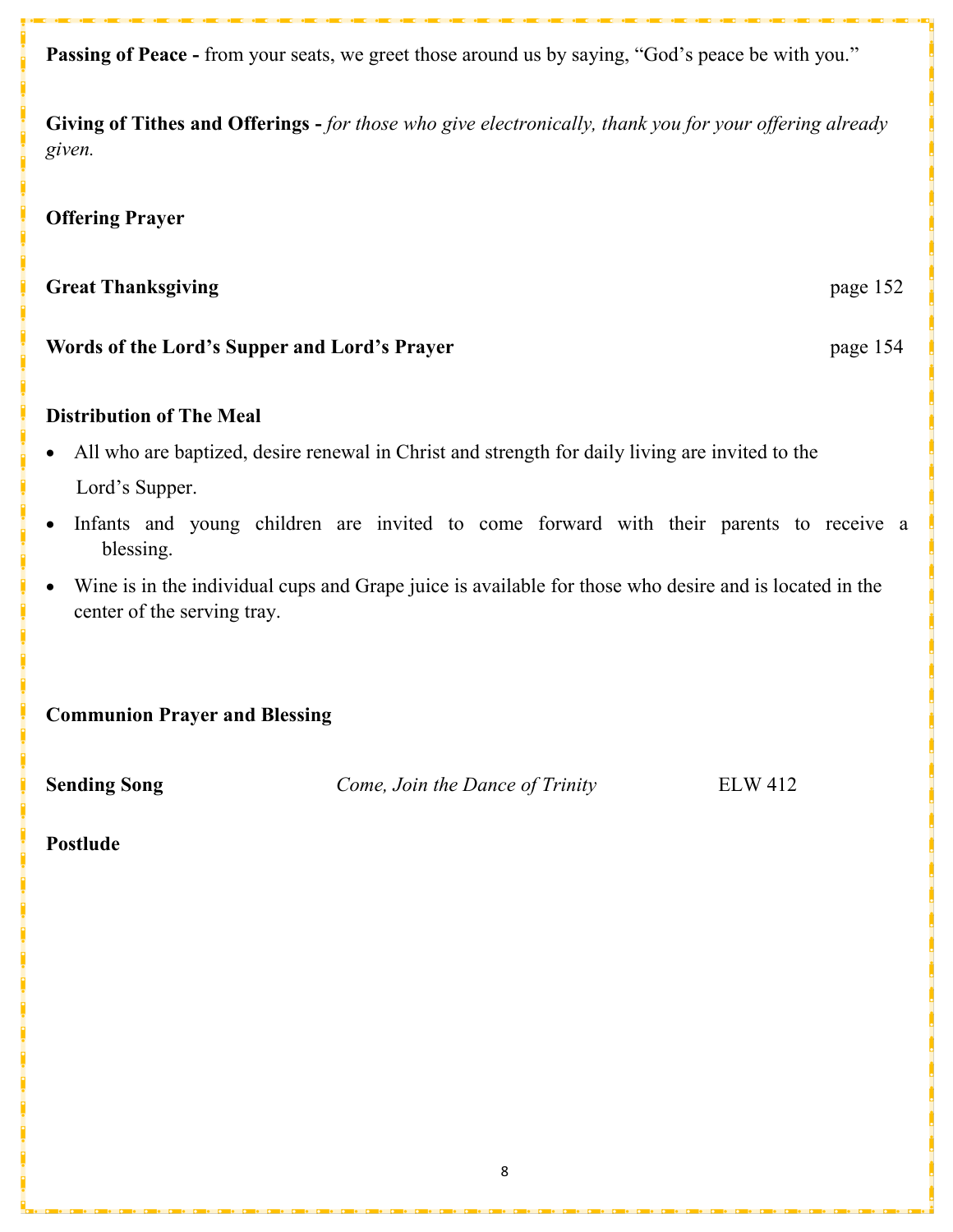# **PRAYERS OF INTERCESSION**

United in Christ and guided by the Spirit, we pray for the church, the creation, and all in need.

## *A brief silence.*

One God, giver of life, you established peace through your Son and gave your church the hope of sharing in your glory. Enliven us by your Spirit to speak and act in love for the sake of the world. God of grace,

## **hear our prayer.**

Creator of all, you rejoice in creation and have given humankind responsibility for the works of your hands. Instill in everyone your Spirit of care for the earth, especially in areas threatened by ecological devastation (*areas may be named*). God of grace,

## **hear our prayer.**

Loving Redeemer, you delight in the human race. Move the hearts of world leaders to seek wisdom, speak truth, and care for all endangered by poverty, prejudice, or violence. Further the work of international collaboration and peacemaking, especially Ukraine. God of grace,

### **hear our prayer.**

Abiding Comforter, you call out to all who live. Restore severed relationships and protect children who lack trustworthy caregivers. Grant hope to those who are experiencing fear, pain, or grief (*especially*). God of grace,

### **hear our prayer.**

Holy Three, you are community and you create community. Build up ministries that support those who are isolated or lonely. Give endurance as we nurture vital relationships in our congregation and beyond. God of grace,

## **hear our prayer.**

## *For what else do the people of God pray? We will take a few moments to pray silently, and/or offer prayers in the chat box for those who are online.*

Holy God, we remember your saints for their strong faith and witness, even unto death *especially the Emanuel Nine, whom we commemorate this week*. Console grieving families. Stir up in us the resolve to end the sin of white supremacy and pursue the courageous path of justice. God of grace,

## **hear our prayer.**

God of every time and place, in Jesus' name and filled with your Holy Spirit, we entrust these spoken prayers and those in our hearts into your holy keeping.

## **Amen.**